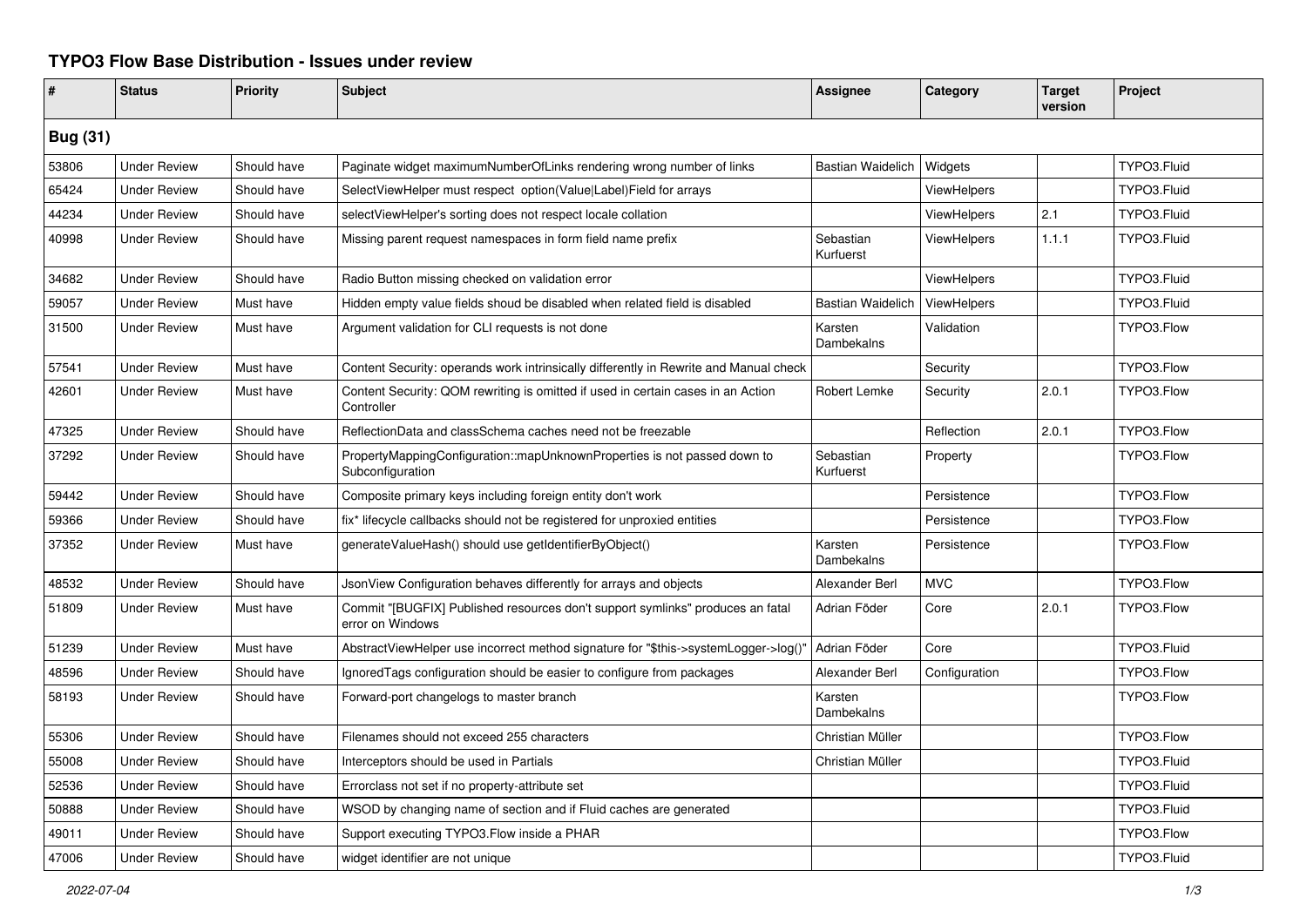| $\pmb{\#}$   | <b>Status</b>       | Priority    | <b>Subject</b>                                                                                            | Assignee                     | Category      | <b>Target</b><br>version | Project                                |  |
|--------------|---------------------|-------------|-----------------------------------------------------------------------------------------------------------|------------------------------|---------------|--------------------------|----------------------------------------|--|
| 46244        | <b>Under Review</b> | Should have | Remove call to PHP_BINDIR in CoreCommandController                                                        |                              |               |                          | <b>TYPO3 Flow Base</b><br>Distribution |  |
| 46073        | <b>Under Review</b> | Should have | Scripts::executeCommand must be usable outsite of TYPO3.Flow                                              |                              |               |                          | TYPO3.Flow                             |  |
| 45413        | <b>Under Review</b> | Should have | Overriding boolean properties using Objects yaml is broken                                                |                              |               |                          | <b>TYPO3 Flow Base</b><br>Distribution |  |
| 56856        | <b>Under Review</b> | Must have   | Fix StandardView Template                                                                                 |                              |               |                          | TYPO3.Flow                             |  |
| 56601        | <b>Under Review</b> | Must have   | PersistenceManager wrong handling of ORM\ld                                                               |                              |               |                          | TYPO3.Flow                             |  |
| 43621        | <b>Under Review</b> | Must have   | Composer installer overwrites Settings.yaml.example                                                       | Karsten<br>Dambekalns        |               |                          | TYPO3.Flow                             |  |
| Feature (18) |                     |             |                                                                                                           |                              |               |                          |                                        |  |
| 43346        | <b>Under Review</b> | Should have | Allow property mapping configuration via template                                                         | Karsten<br>Dambekalns        | ViewHelpers   | 2.1                      | TYPO3.Fluid                            |  |
| 47191        | <b>Under Review</b> | Should have | Make (property) Validators aware of parent class and the property they belong to                          |                              | Validation    |                          | TYPO3.Flow                             |  |
| 50115        | <b>Under Review</b> | Must have   | During the policy loading, we need to take care if class exist                                            | Dominique Feyer              | Security      |                          | TYPO3.Flow                             |  |
| 51676        | <b>Under Review</b> | Should have | Support of symlinks for Resources                                                                         |                              | Resource      |                          | TYPO3.Flow                             |  |
| 55793        | <b>Under Review</b> | Could have  | Add Support for groupBy                                                                                   | Kerstin<br>Huppenbauer       | Persistence   |                          | TYPO3.Flow                             |  |
| 59672        | <b>Under Review</b> | Should have | Add support for Doctrine 2.5 embeddables                                                                  | Alexander Berl               | Persistence   |                          | TYPO3.Flow                             |  |
| 37405        | <b>Under Review</b> | Should have | When changing a property wich is used in routing the Link-VH should direkt to the<br>new properties value |                              | MVC - Routing |                          | TYPO3.Flow                             |  |
| 29972        | <b>Under Review</b> | Should have | Configurable Redirects                                                                                    | <b>Tim Kandel</b>            | MVC - Routing |                          | TYPO3.Flow                             |  |
| 54037        | <b>Under Review</b> | Should have | JsonView accepts encoding options                                                                         |                              | <b>MVC</b>    |                          | TYPO3.Flow                             |  |
| 35030        | <b>Under Review</b> | Should have | Dynamic locale detection                                                                                  | Karsten<br>Dambekalns        | 118n          |                          | TYPO3.Flow                             |  |
| 46257        | <b>Under Review</b> | Should have | Add escape sequence support for Fluid                                                                     |                              | Core          |                          | TYPO3.Fluid                            |  |
| 60095        | <b>Under Review</b> | Should have | LockManager's LockHoldingStackPage should be configurable                                                 |                              | Configuration |                          | TYPO3.Flow                             |  |
| 37373        | <b>Under Review</b> | Should have | Make annotation overrides / "injection" via Objects.yaml possible                                         | Marc Neuhaus                 | Configuration |                          | TYPO3.Flow                             |  |
| 52640        | <b>Under Review</b> | Should have | Create an UnlessViewHelper as opposite to the IfViewHelper                                                | <b>Marc Neuhaus</b>          |               |                          | TYPO3.Fluid                            |  |
| 49756        | <b>Under Review</b> | Should have | Select values by array key in checkbox viewhelper                                                         |                              |               |                          | TYPO3.Fluid                            |  |
| 48657        | <b>Under Review</b> | Should have | support HTTP RANGE                                                                                        |                              |               |                          | TYPO3.Flow                             |  |
| 45100        | <b>Under Review</b> | Should have | RequestDispatchingAspect should check if entry point can handle current request                           | Christopher<br><b>Hlubek</b> |               |                          | TYPO3.Flow                             |  |
| 43424        | <b>Under Review</b> | Should have | Support subpackage when kickstarting model & repository                                                   | Karsten<br>Dambekalns        |               | 2.0.1                    | TYPO3.Kickstart                        |  |